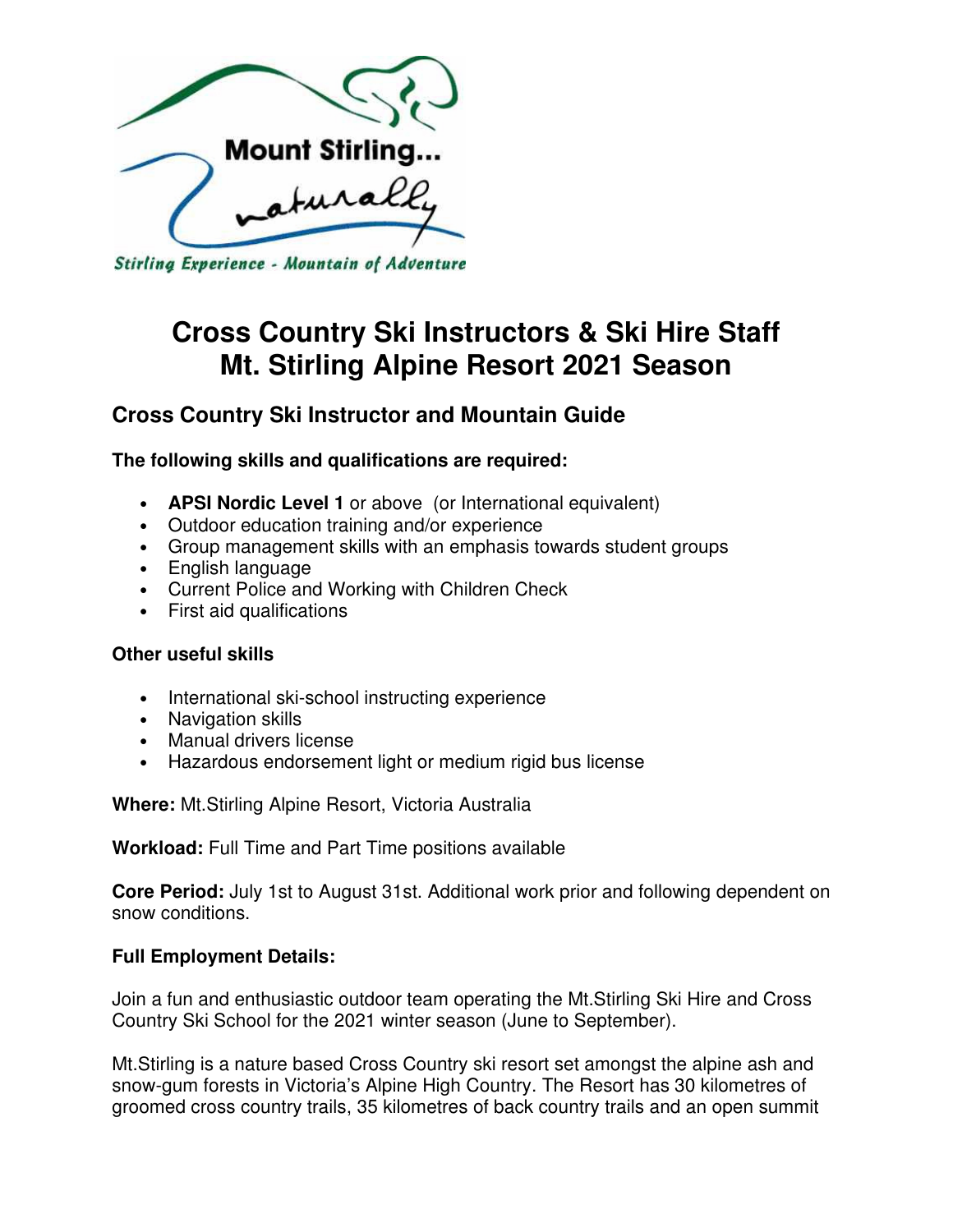with plenty of off-piste ski terrain. **There are no ski lifts**. Stirling Experience has operated the Nordic Centre comprising the cross country ski school, extensive ski hire, alpine mountain camp and transport operations within the Resort since 1986.

Ski School staff are selected for their outdoor experience, group leadership skills and **cross country skiing** competency, all will have Australian or International Nordic Ski Instruction Qualification and must be competent teaching on light ski touring equipment.

Successful applicants will be joining a small enthusiastic team of up to 12 staff, responsible for the operation of winter guest services within the Mt.Stirling Alpine Resort. Primary responsibilities include instructing and guiding student groups, together with the public ski hire & ski school classes, private lessons and cross country skiing development programs.

Vacancies exist for four full time qualified ski instructors. **Applicants must be experienced and competent classical cross country skiers** with additional skills in skating and or telemark technique a benefit. Previous experience guiding and instructing both primary and secondary school students would be a distinct advantage. International Instructors must have a current Visa entitling them to live and work in Australia for the period of their employment.

The primary role of our instructor staff members is to conduct formal (classic style) cross country ski lessons and guided mountain tours for both school groups and the general public. Skating and telemark lessons are also offered through the ski school. All staff will be required to assist with other functions such as ski equipment hire, sales and equipment maintenance to ensure a full day work schedule is available.

During your introduction period Stirling Experience will undertake a training familiarization and safety program designed to equip you with the ability to fulfill a range of customer services within the Resort.

## **Seasonal Work Period:**

The core winter work period extends from early late June to mid September. Should there be early snowfalls or late snowfalls, an opportunity may be available to commence from the June Queen's Birthday season opening weekend and or continue through to season closure at the end of September. An early start or late finish is subject to negotiation and your availability.

During the core work period every effort is made to provide full time staff with at least 5 days work per week and in a number of weeks you may be required to work 6 or 7 days. However every endeavor will be made to provide 1 free day per week.